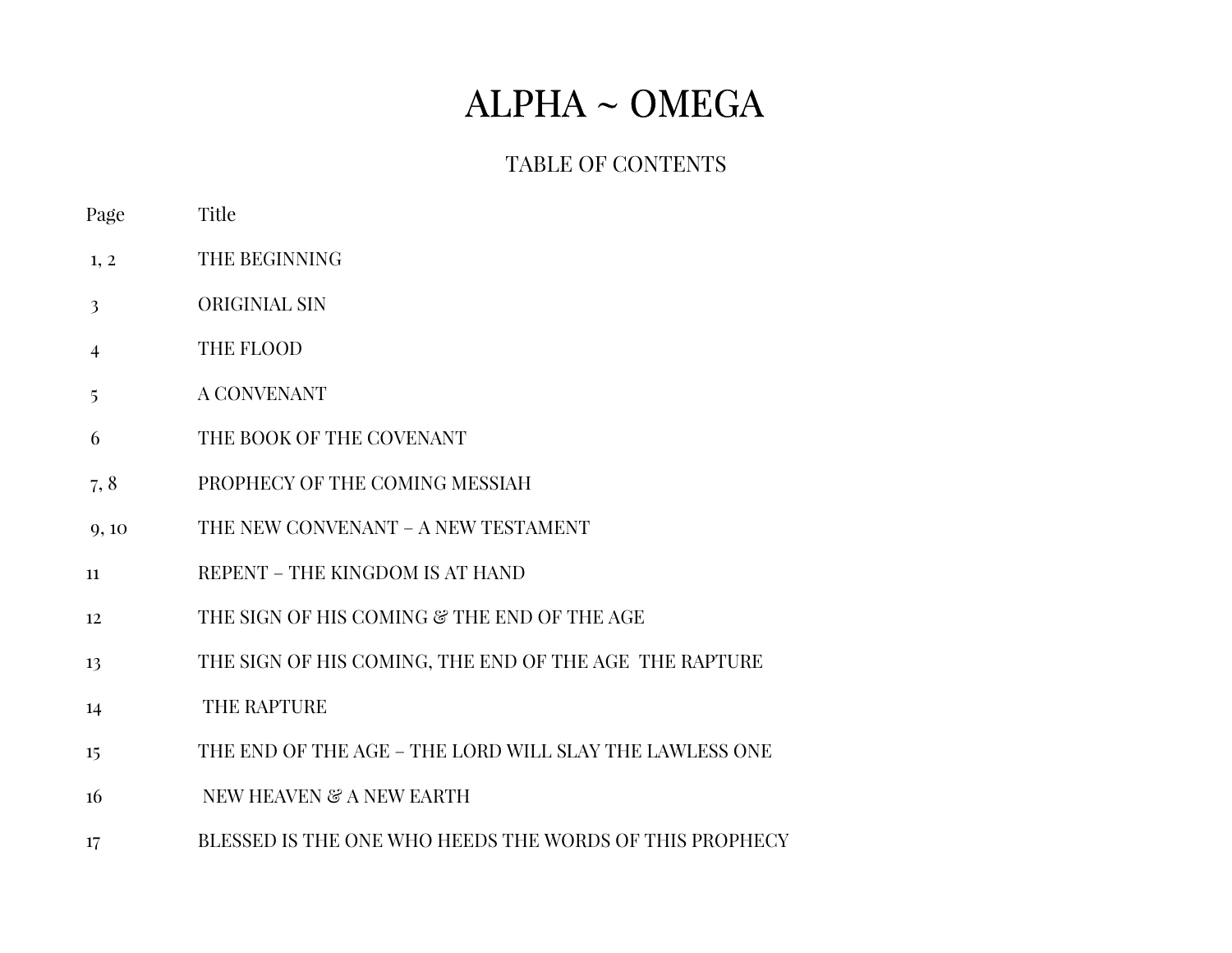### ALPHA ~ OMEGA The Beginning

In the beginning God created the heavens and the earth.

3 Then God said, "Let there be light"; and there was light.

6 Then God said, "Let there be an expanse in the midst of the waters, and let it separate the waters from the waters." **9** Then God said, "Let the waters below the heavens be gathered into one place, and let the dry land appear"; and it was so. 11 Then God said, "Let the earth sprout vegetation, plants yielding seed, and fruit trees on the earth bearing fruit after their kind with seed in them"; and it was so. 13There was evening and there was morning, a third day.

14Then God said, "Let there be lights in the expanse of the heavens to separate the day from the night, and let them be for signs and for seasons and for days and years; 19There was evening and there was morning, a fourth day.

20Then God said, "Let the waters teem with swarms of living creatures, and let birds fly above the earth in the open expanse of the heavens." 23There was evening and there was morning, a fifth day.

24Then God said, "Let the earth bring forth living creatures after their kind: and God saw that it was good.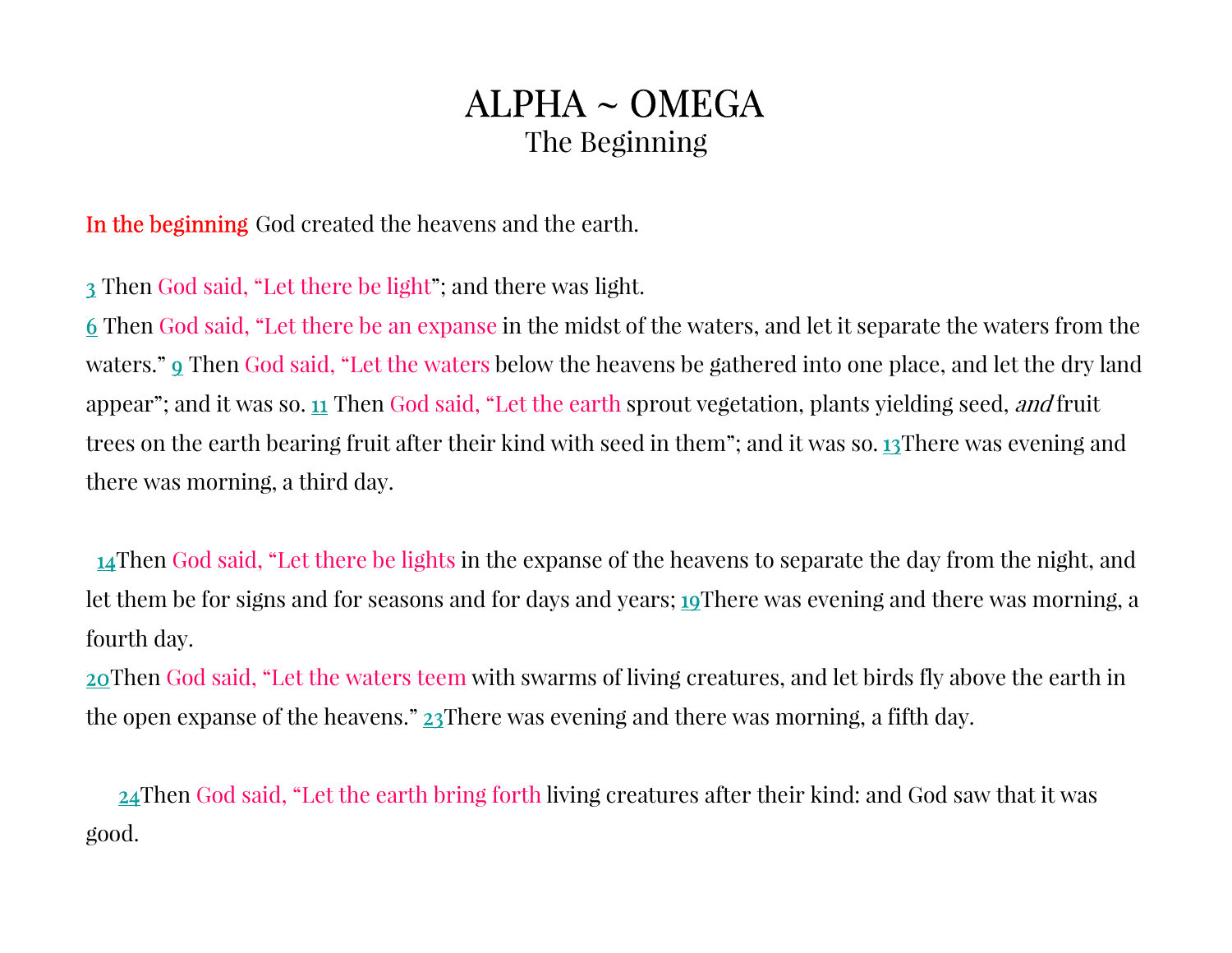### ALPHA ~ OMEGA The Beginning

Then God said, "Let Us make man in Our image, according to Our likeness; Then the LORD God formed man of dust from the ground, and breathed into his nostrils the breath of life; and man became a living being.

The LORD God fashioned into a woman the rib which He had taken from the man, and brought her to the man. The man said, "This is now bone of my bones, And flesh of my flesh; She shall be called Woman, Because she was taken out of Man.

"When the woman saw that the tree was good for food, and that it was a delight to the eyes, and that the tree was desirable to make one wise, she took from its fruit and ate; and she gave also to her husband with her, and he ate.

Then the eyes of both of them were opened, and they knew that they were naked; and they sewed fig leaves together and made themselves loin coverings.

They heard the sound of the LORD God walking in the garden in the cool of the day, and the man and his wife hid themselves from the presence of the LORD God among the trees of the garden.

And I (God) will put enmity Between you and the woman, And between your seed and her seed;

To the woman He said, "I will greatly multiply Your pain in childbirth, In pain you will bring forth children; Yet your desire will be for your husband, And he will rule over you."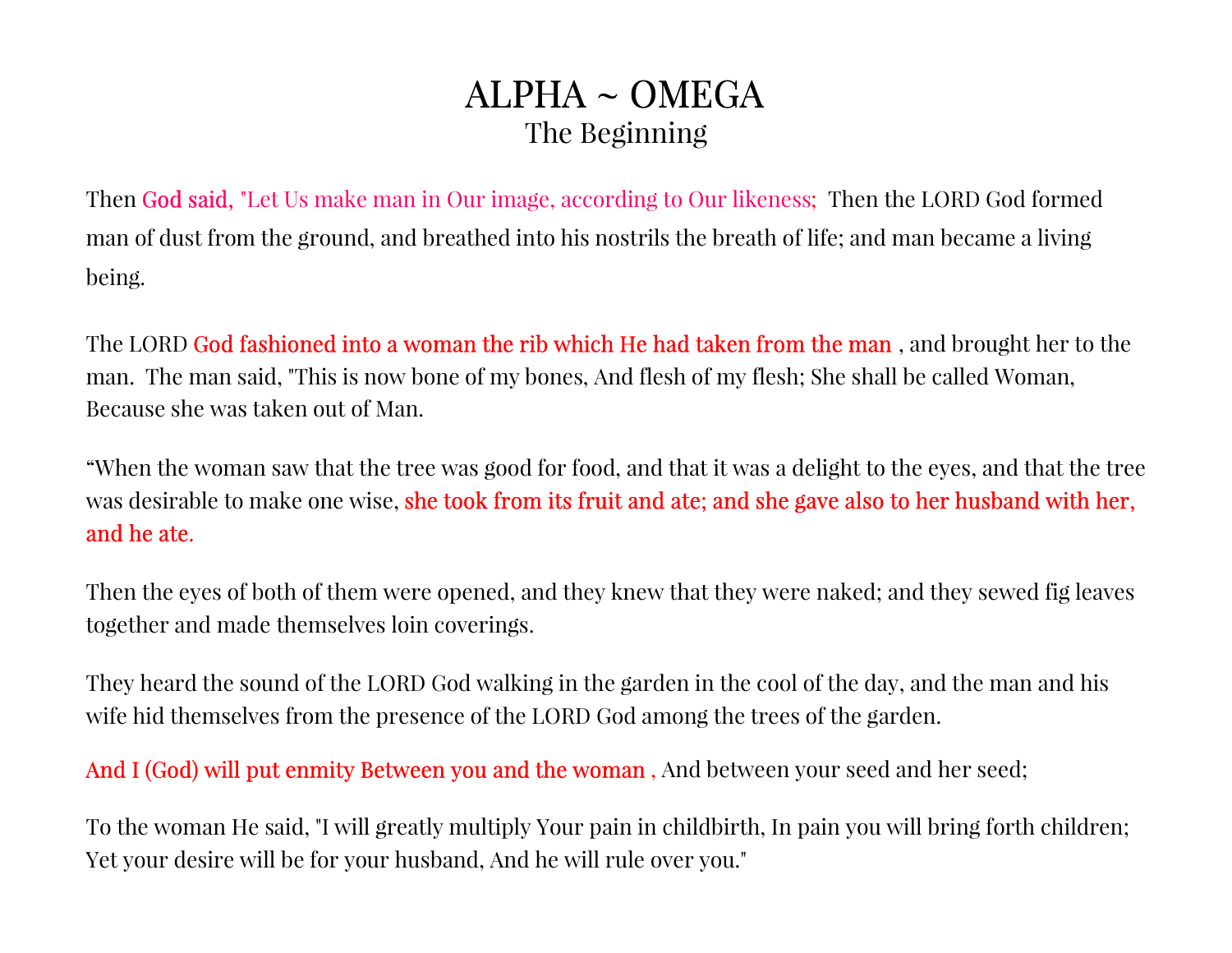### ALPHA ~ OMEGA The Original Sin

Then to Adam He said, "Because you have listened to the voice of your wife, and have eaten from the tree about which I commanded you, saying, 'You shall not eat from it'; Cursed is the ground because of you; In toil you will eat of it All the days of your life. "Both thorns and thistles it shall grow for you; And you will eat the plants of the field; By the sweat of your face You will eat bread, Till you return to the ground, **Because** from it you were taken; For you are dust, And to dust you shall return."

The LORD God made garments of skin for Adam and his wife, and clothed them. Then the LORD God said, "Behold, the man has become like one of Us, knowing good and evil; and now, he might stretch out his hand, and take also from the tree of life, and eat, and live forever" — therefore

the LORD God sent him out from the garden of Eden, to cultivate the ground from which he was taken.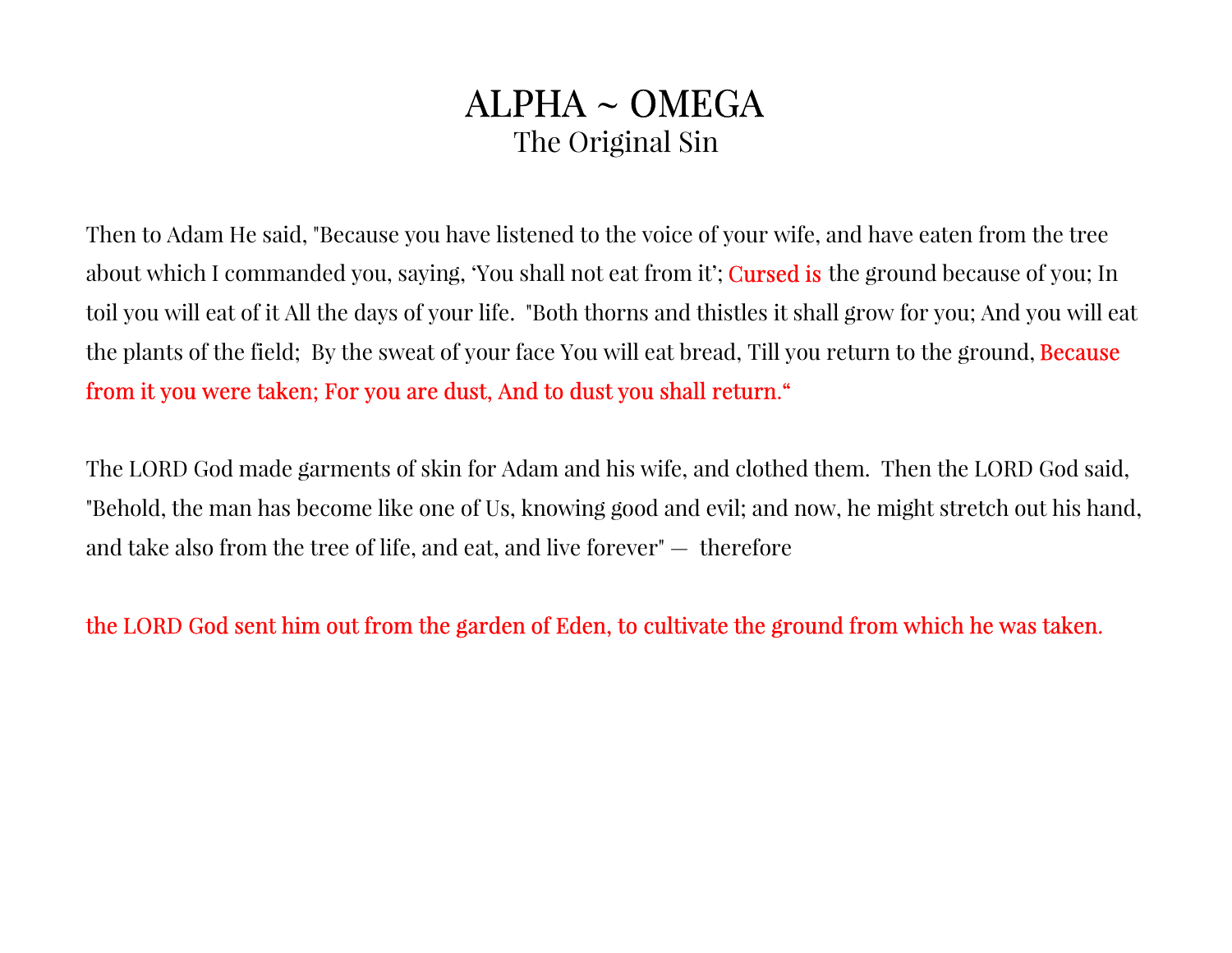### ALPHA ~ OMEGA The Flood

Then God said to Noah, "The end of all flesh has come before Me; for the earth is filled with violence because of them; and behold, I am about to destroy them with the earth.

"Behold, I, even I am bringing the flood of water upon the earth, to destroy all flesh in which is the breath of life, from under heaven; everything that is on the earth shall perish.

"Make for yourself an ark of gopher wood; you shall make the ark with rooms. "And of every living thing of all flesh, you shall bring two of every kind into the ark, to keep them alive with you; In the second month, on the twentyseventh day of the month, the earth was dry. Then God spoke to Noah, saying, "Go out of the ark, you and your wife and your sons and your sons' wives with you. Bring out with you every living thing of all flesh that is with you, and be fruitful and multiply on the earth ."

"I establish My covenant with you; and all flesh shall never again be cut off by the water of the flood, neither shall there again be a flood to destroy the earth."

God said, "This is the sign of the covenant which I am making between Me and you and every living creature that is with you, for all successive generations; I set My bow in the cloud, and it shall be for a sign of a covenant between Me and the earth. "It shall come about, when I bring a cloud over the earth, that the bow will be seen in the cloud, and I will remember My covenant, which is between Me and you and every living creature of all flesh; and never again shall the water become a flood to destroy all flesh.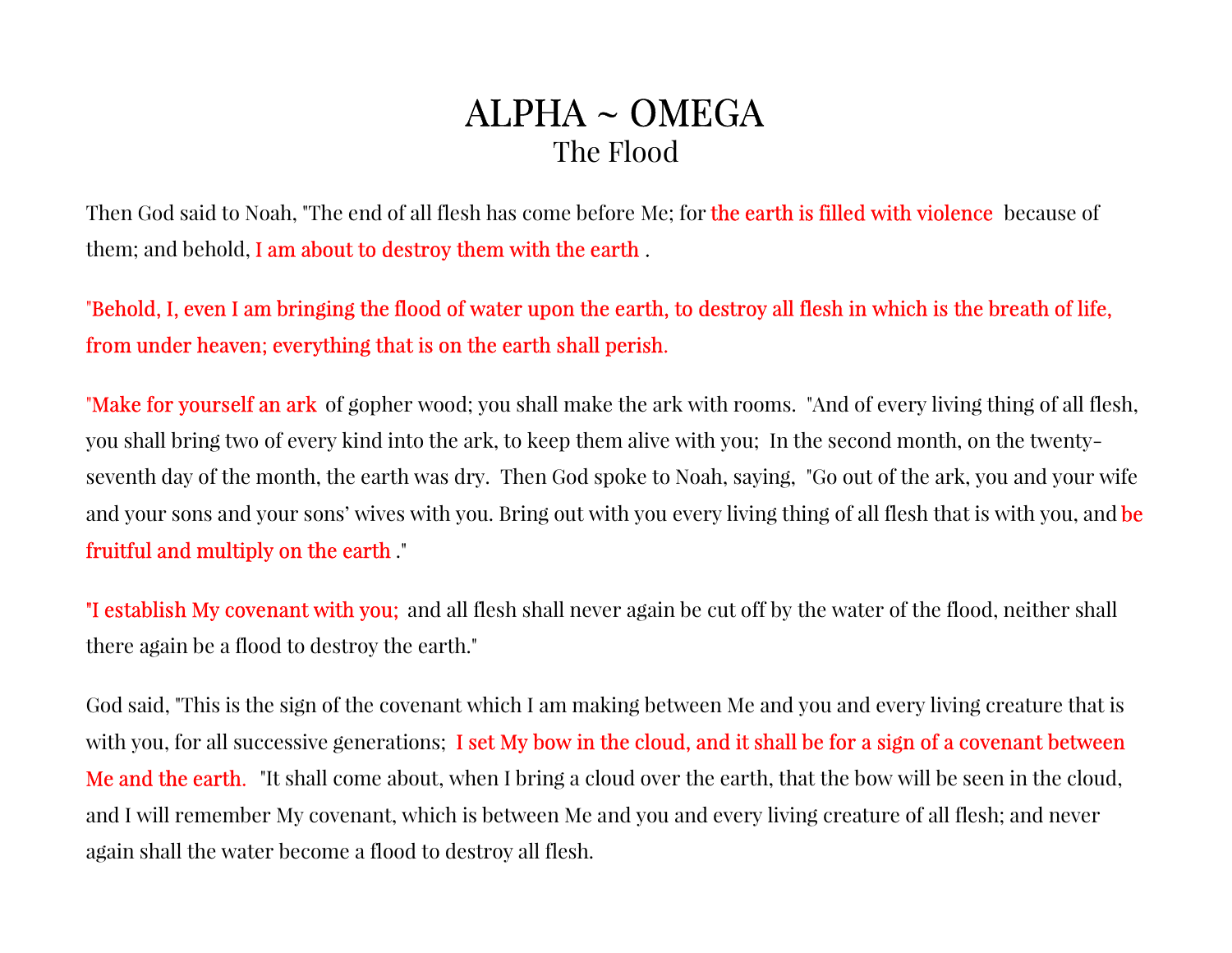### ALPHA ~ OMEGA A Covenant

"When the bow is in the cloud, then I will look upon it, to remember the everlasting covenant between God and every living creature of all flesh that is on the earth." And God said to Noah, "This is the sign of the covenant which I have established between Me and all flesh that is on the earth."

God loved them. Even though Adam and Eve were now sinners, God demonstrates His love toward them. God makes Covenant, a way of escape from eternal separation from God.

> "The Book of the Covenant" Exodus 20:22- Exodus 23:19

Exodus 24:8 <sup>S</sup>o Moses took the blood, sprinkled it on the people, and said, "This is the blood of the covenant that the LORD has made with you in accordance with all these words."

Exodus 34:10 Then God said, "Behold, I am going to make a covenant (an alliance of friendship, a treaty; a divine ordinance with signs or pledges). Before all your people I will perform miracles which have not been produced in all the earth nor among any of the nations; and all the people among whom you live will see the working of the LORD, for it is a fearful thing that I am going to perform with you.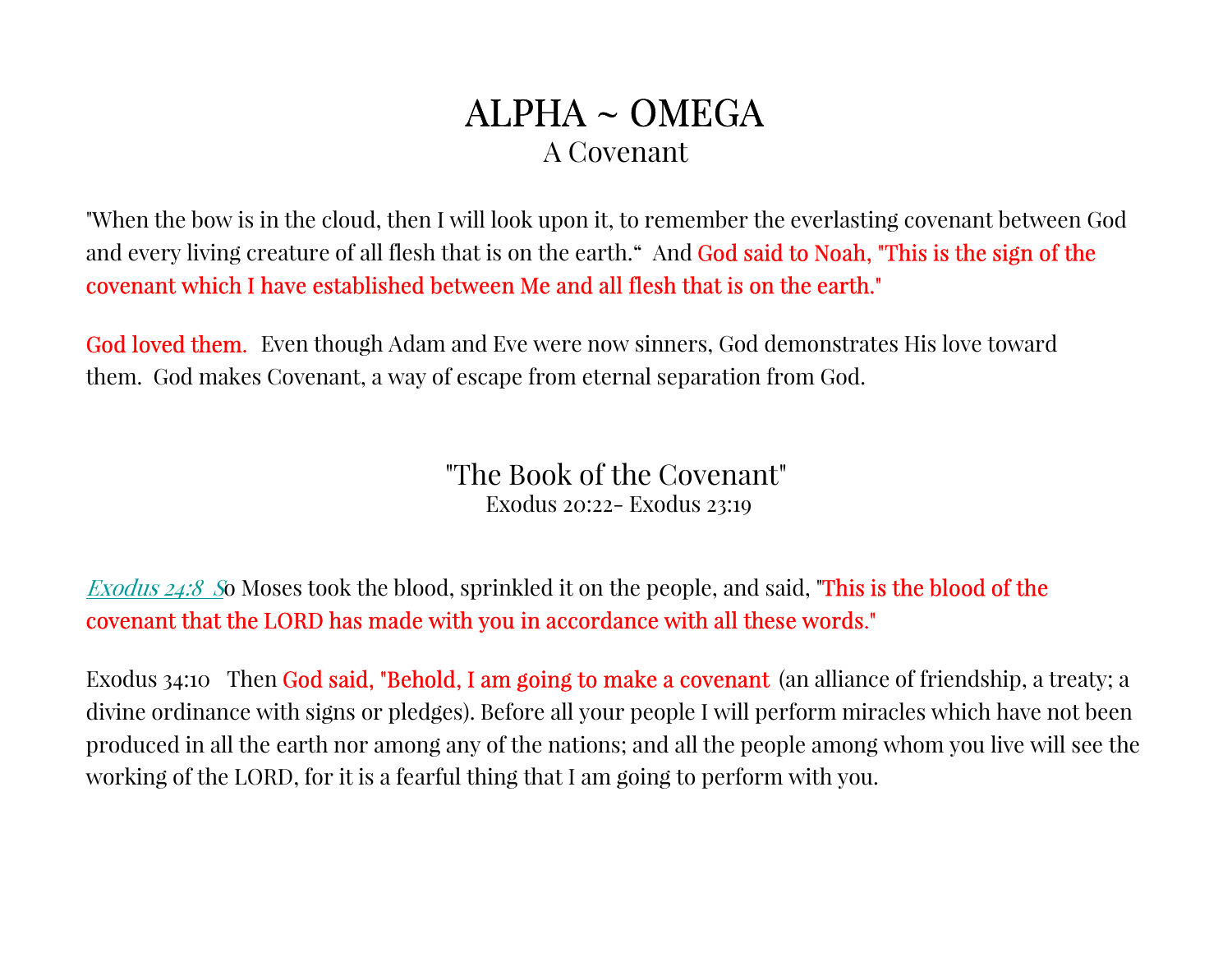"The Book of the Covenant" Exodus 20:22- Exodus 23:19

#### A CONVENANT BY GOD

Leviticus 7:16 And the priest that is anointed shall bring of the bullock's blood to the tabernacle of the congregation: (v17) And the priest shall dip his finger in some of the blood, and sprinkle it seven times before the LORD, even before the vail. (v20) And he shall do with the bullock as he did with the bullock for a sin offering, so shall he do with this: and the priest shall make an atonement for them, and it shall be forgiven them.

AND YOU WILL BE FORGIVEN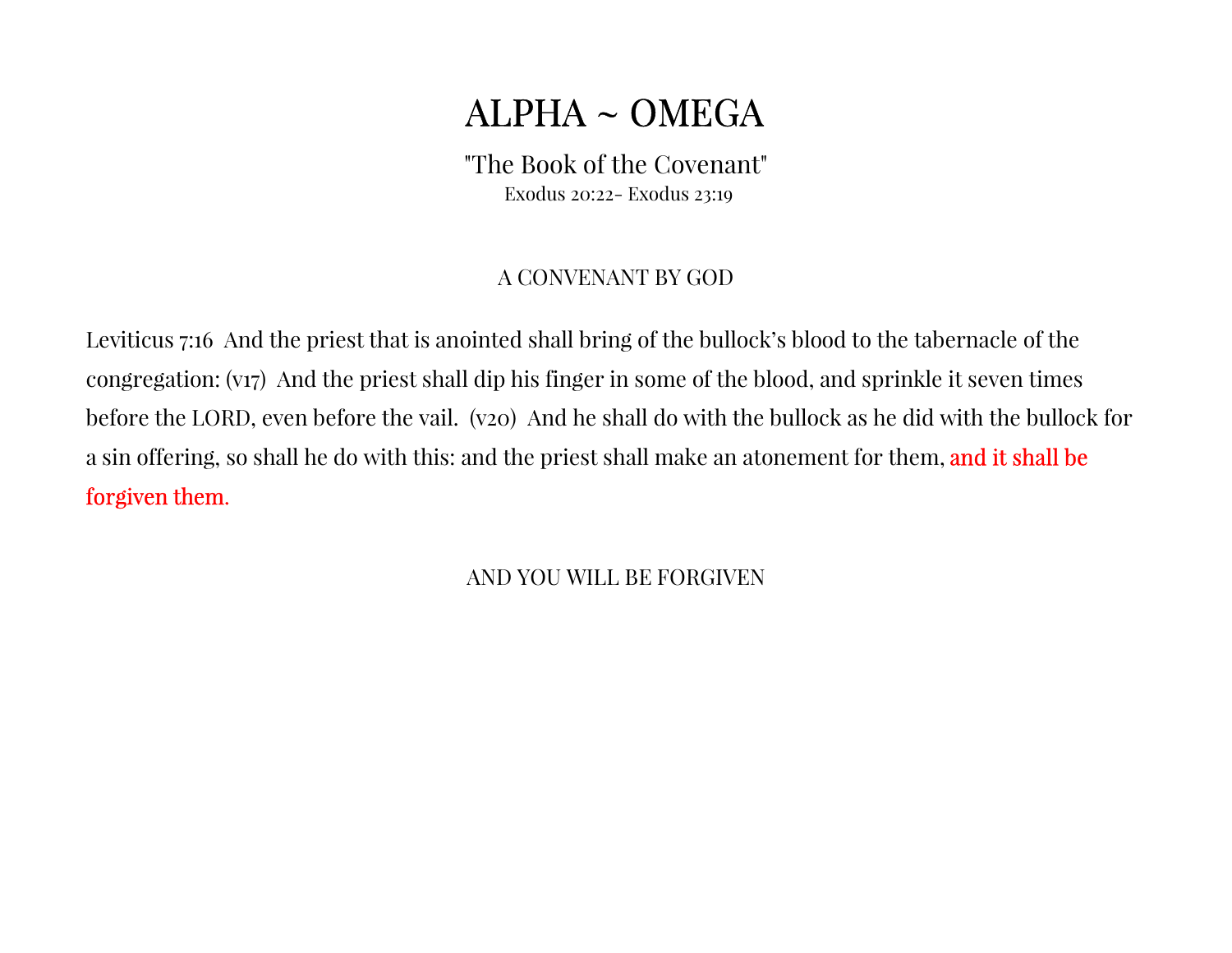### THE PROPHECY OF THE COMING SAVIOR Isaiah53: 1

Who has believed our message?

And to whom has the arm of the LORD been revealed? 2For He grew up before Him like a tender shoot,

Nor appearance that we should be attracted to Him.

3He was despised and forsaken of men,

A man of sorrows and acquainted with grief;

He was despised, and we did not esteem Him.

4Surely our griefs He Himself bore,

And our sorrows He carried;

Yet we ourselves esteemed Him stricken,

Smitten of God, and afflicted.

5But He was pierced through for our transgressions,

He was crushed for our iniquities;

The chastening for our well-being *fell* upon Him,

And by His scourging we are healed.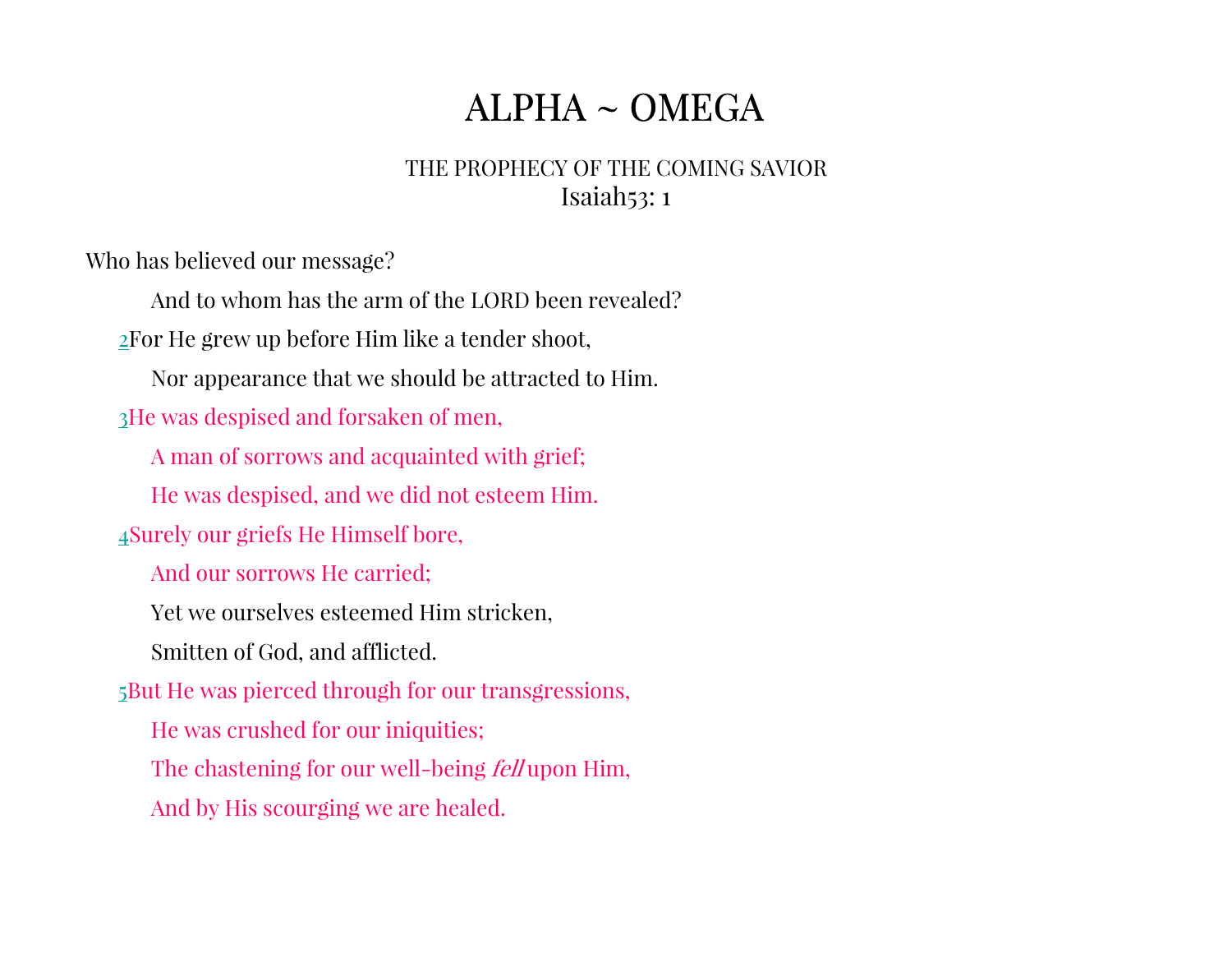### THE PROPHECY OF THE COMING SAVIOR

Isaiah7:14 "Therefore the Lord Himself will give you a sign: Behold, a virgin will be with child and bear a son, and she will call His name Immanuel.

#### THE ANNUNCIATION

Luke 1:30 The angel said to her, "Do not be afraid, Mary; for you have found favor with God. 31 And behold, you will conceive in your womb and bear a son, and you shall name Him Jesus. 32"He will be great and will be called the Son of the Most High; and the Lord God will give Him the throne of His father David; 33and He will reign over the house of Jacob forever, and His kingdom will have no end." 34Mary said to the angel, "How can this be, since I am a virgin?" 35The angel answered and said to her, "The Holy Spirit will come upon you, and the power of the Most High will overshadow you; and for that reason the holy Child shall be called the Son of God. 37"For nothing will be impossible with God."

### THE BIRTH OF THE SAVIOR

Luke 2:11 Today in the city of David there has been born for you a Savior, who is Christ the Lord . 12 "This will be a sign for you: you will find a baby wrapped in cloths and lying in a manger." 13And suddenly there appeared with the angel a multitude of the heavenly host praising God and saying,

14"Glory to God in the highest,

And on earth peace among men with whom He is pleased."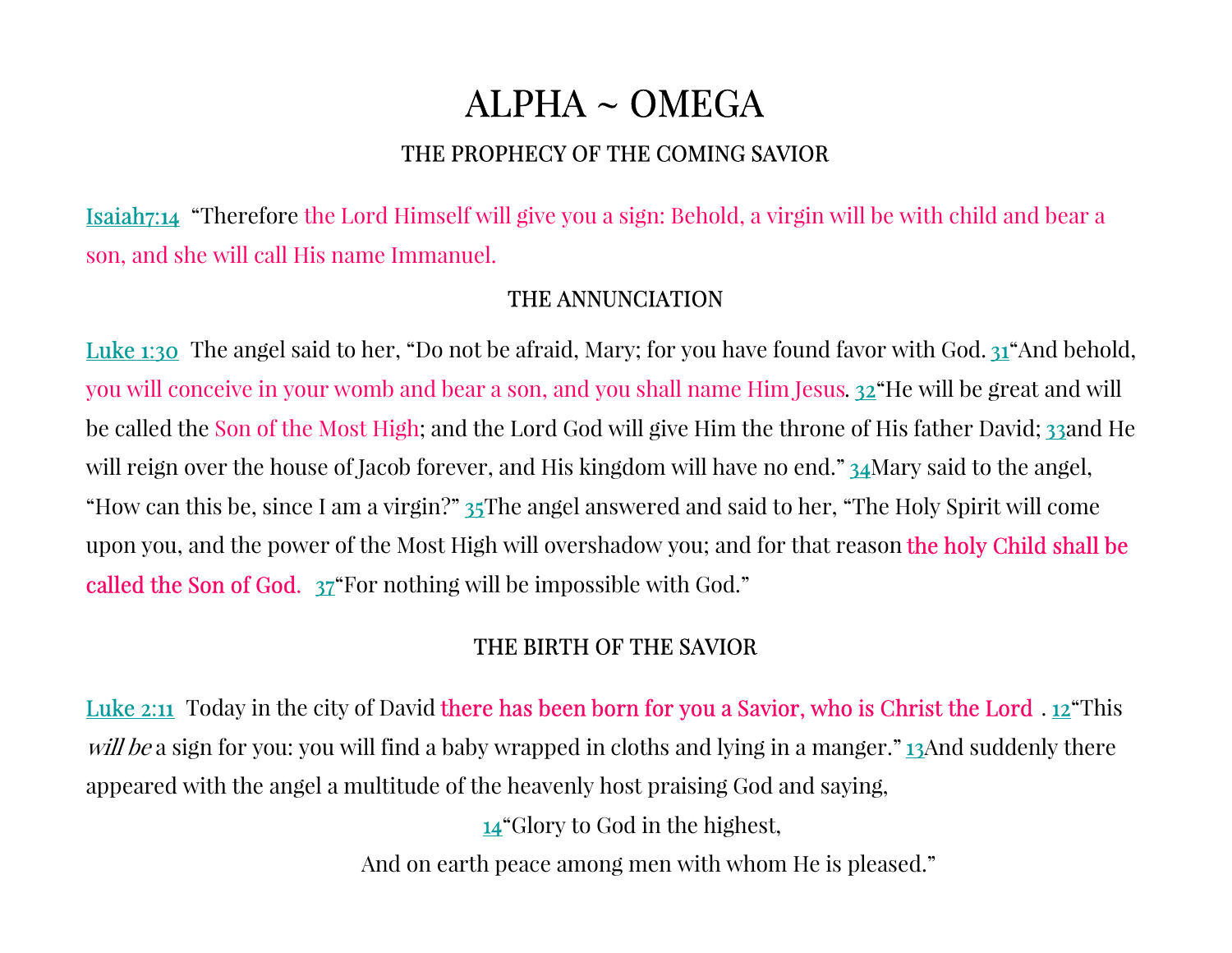#### A NEW COVENANT - A NEW TESTAMENT

Hebrews 9:13 "For if the blood of goats and bulls and the ashes of a heifer sprinkling those who have been defiled sanctify for the cleansing of the flesh,  $\frac{14}{4}$  how much more will the blood of Christ, who through the eternal Spirit offered Himself without blemish to God, cleanse your conscience from dead works to serve the living God?"

#### THE BLOOD OF CHRIST TO CLEANSE YOUR CONSCIENCE

Hebrews9:15 For this reason He is the mediator of a new covenant, so that, since a death has taken place for the redemption of the transgressions that were committed under the first covenant, those who have been called may receive the promise of the eternal inheritance. 16For where a covenant is, there must of necessity be the death of the one who made it. 17For a covenant is valid only when men are dead, for it is never in force while the one who made it lives. 18Therefore even the first covenant was not inaugurated without blood.

19 For when every commandment had been spoken by Moses to all the people according to the Law, he took the blood of the calves and the goats, with water and scarlet wool and hyssop, and sprinkled both the book itself and all the people, 20saying, "THIS IS THE BLOOD OF THE COVENANT WHICH GOD COMMANDED YOU ." 21And in the same way he sprinkled both the tabernacle and all the vessels of the ministry with the blood. 22And according to the Law, one may almost say, all things are cleansed with blood, and without shedding of blood there is no forgiveness.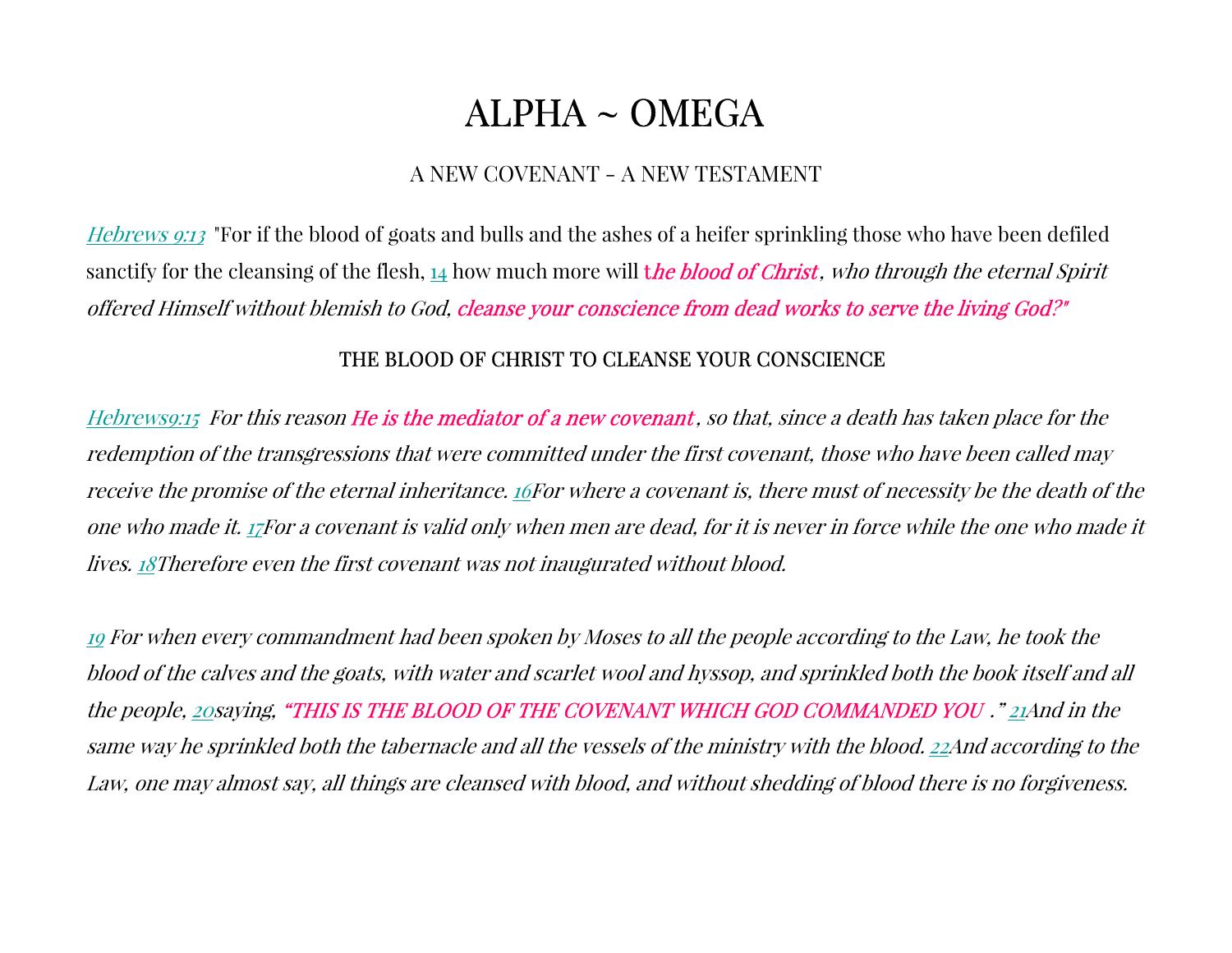#### A NEW COVENANT - A NEW TESTAMENT THIS IS THE BLOOD OF THE COVENANT WHICH GOD COMMANDED YOU

John 1:29 "The next day John saw Jesus coming to him and said, "Behold, the Lamb of God who takes away the sin of the world!

#### THE LAMB WHO TAKES AWAY THE SIN OF THE WORLD - John 1

From the beginning, we have been waiting and God has been preparing the Perfect and Permanent Sacrifice, the Atonement for our sins. This is why Jesus is called The Lamb who takes away the sine of the world.

Matthew 4:17 From that time Jesus began to preach and say, "Repent, for the kingdom of heaven is at hand."

#### REPENT

#### THE KINGDOM AS NOW AT HAND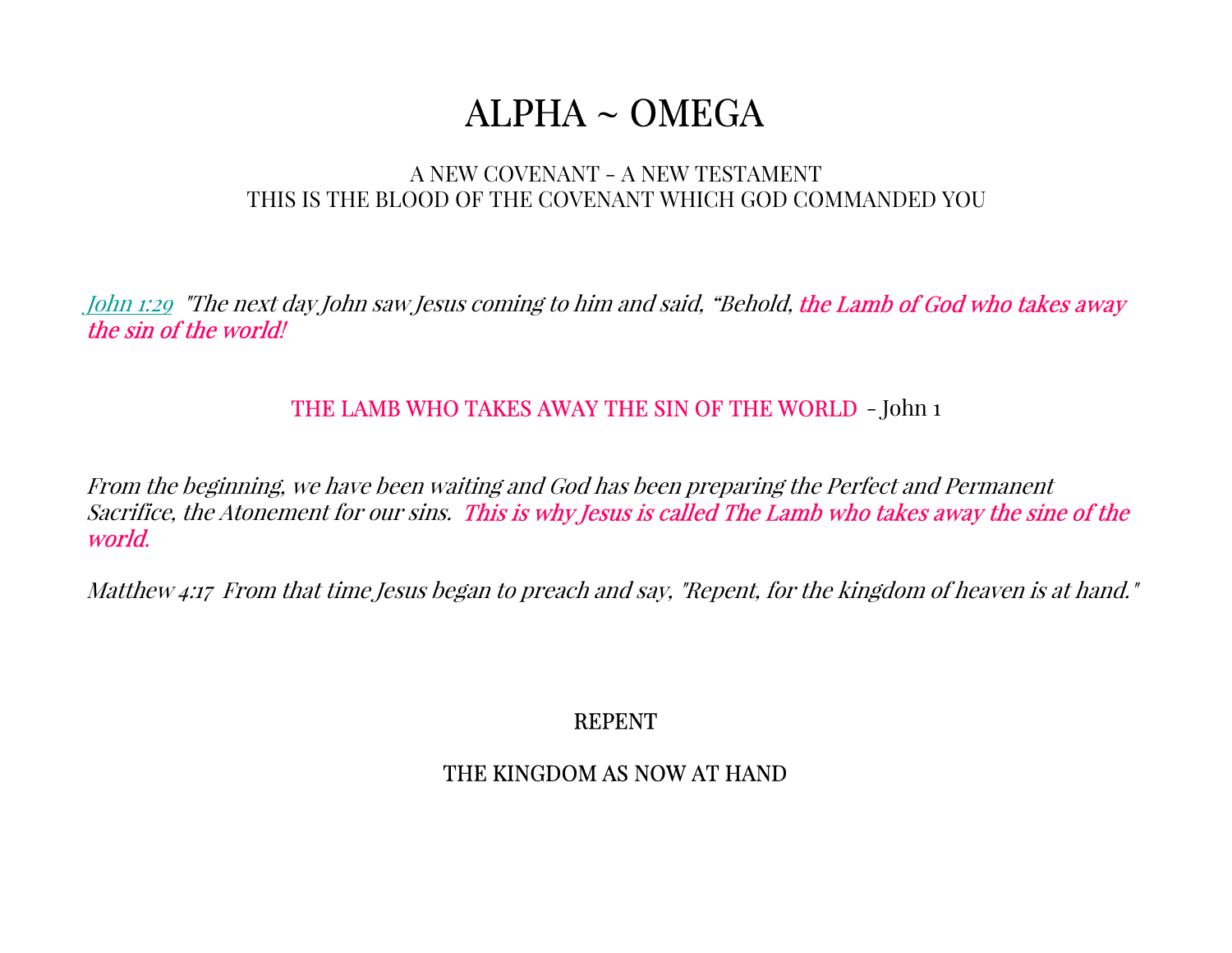#### REPENT THE KINGDOM AS NOW AT HAND

Now, *you must speak the Covenant Oath* in order to be forgiven and saved...

Romans 10:9 (b) "If you confess with your mouth Jesus as Lord, and believe in your heart that God raised Him from the dead, you will be saved;

This confession is your agreement, acceptance and binding oath of faithful obedience to God's merciful Covenant which, by His Grace, transferred the penalty of sin to Christ by His shedding of His blood and sets you free to live with a clear conscience, now and forever.

#### CONFESS JESUS, BELIEVE, AND YOU WILL BE SAVED

This is important to understand because when you decide to become a Christian, you enter into a binding 'Covenant, a contract with God, which is irrevocable. "From the Original Sin to Salvation, From Death to Life".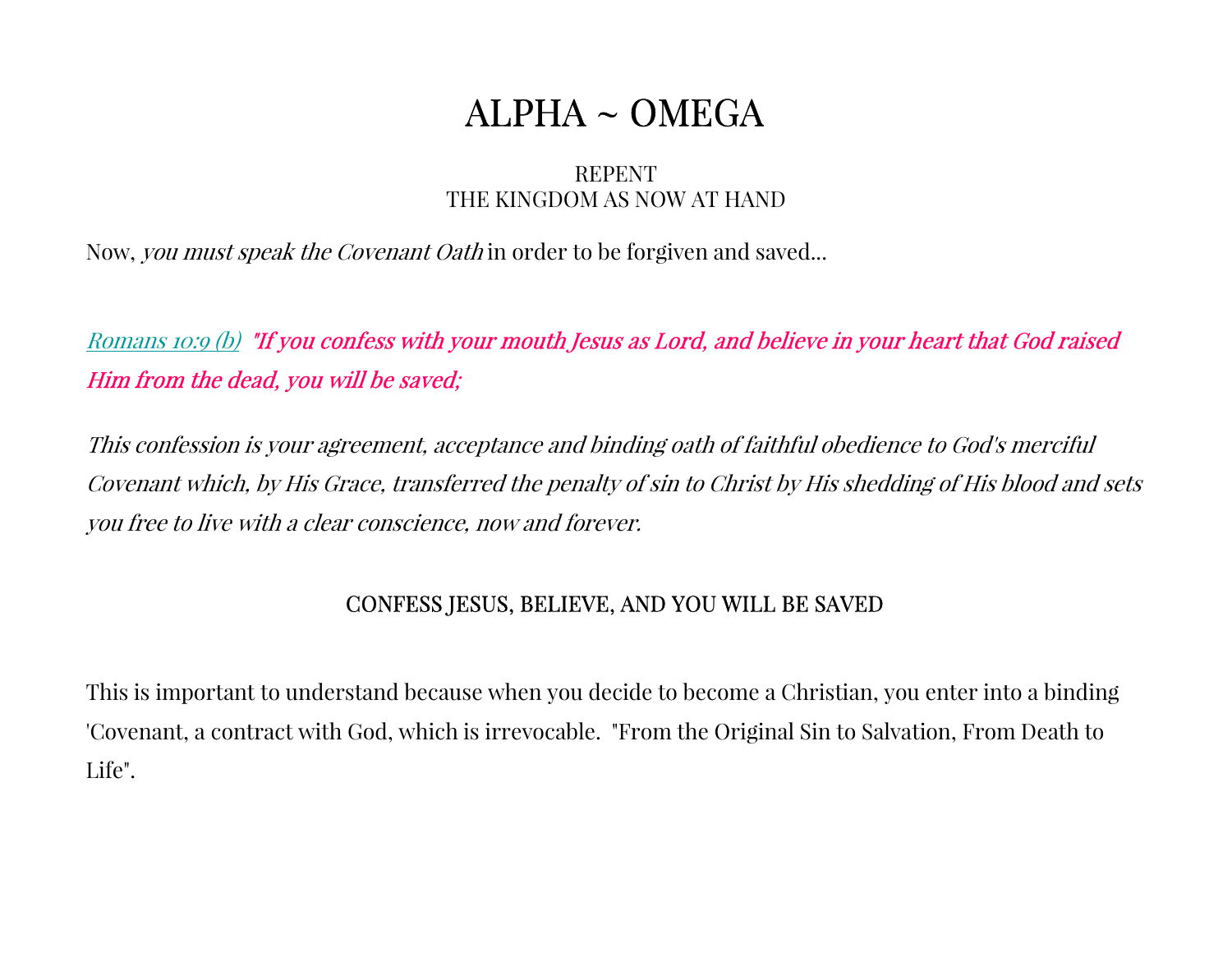#### THE SIGN OF HIS COMING AND THE END OF THE AGE

Jesus was sitting on the Mount of Olives, the disciples came to Him privately, saying, "Tell us, when will these things happen, and what will be the sign of Your coming, and of the end of the age ?"

And Jesus answered and said to them, "See to it that no one misleads you. For many will come in My name, saying, 'I am the Christ,' and will mislead many.

"You will be hearing of wars and rumors of wars. See that you are not frightened, for those things must take place, but that is not yet the end .

- •For nation will rise against nation, and kingdom against kingdom, and
- •in various places there will be famines and earthquakes.
- •But all these things are merely the beginning of birth pangs."
- •"Then they will deliver you to tribulation, and will kill you, and you will be hated by all nations because of My name.
- •"At that time many will fall away and will betray one another and hate one another.
- •"Many false prophets will arise and will mislead many.
- •"Because lawlessness is increased, most people's love will grow cold.

### "But the one who endures to the end, he will be saved"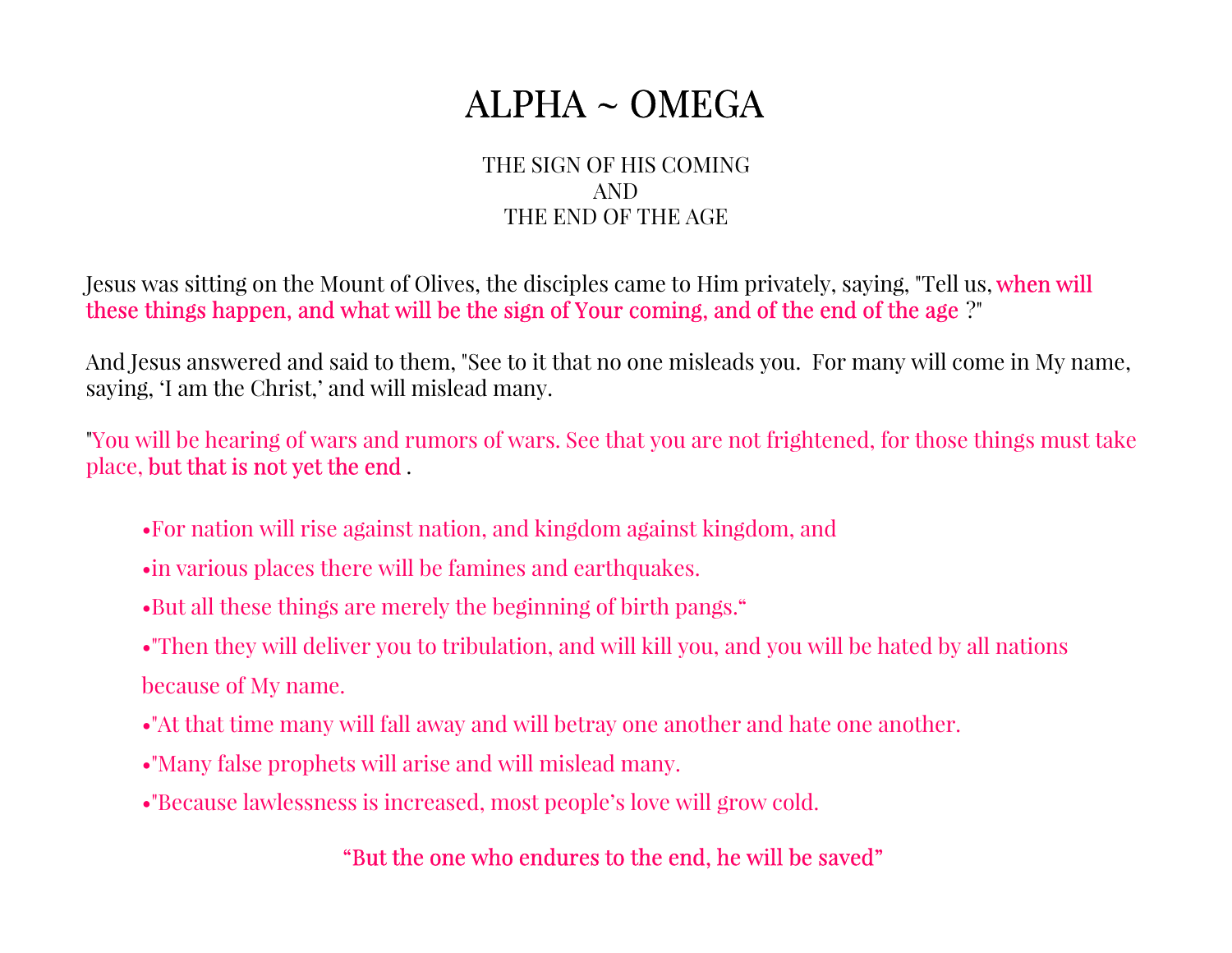THE SIGN OF HIS COMING THE RAPTURE & THE END OF THE AGE

"But *immediately after the tribulation of those days* THE SUN WILL BE DARKENED, AND THE MOON WILL NOT GIVE ITS LIGHT, AND THE STARS WILL FALL from the sky, and the powers of the heavens will be shaken.

"And then the sign of the Son of Man will appear in the sky, and then all the tribes of the earth will mourn, and they will see the SON OF MAN COMING ON THE CLOUDS OF THE SKY with power and great glory.

"And He will send forth His angels with A GREAT TRUMPET and THEY WILL GATHER TOGETHER His elect from the four winds, from one end of the sky to the other .

"Behold, I tell you a mystery; we will not all sleep, but we will all be changed, in a moment, in the twinkling of an eye, at the last trumpet; for the trumpet will sound, and the dead will be raised imperishable, and we will be changed."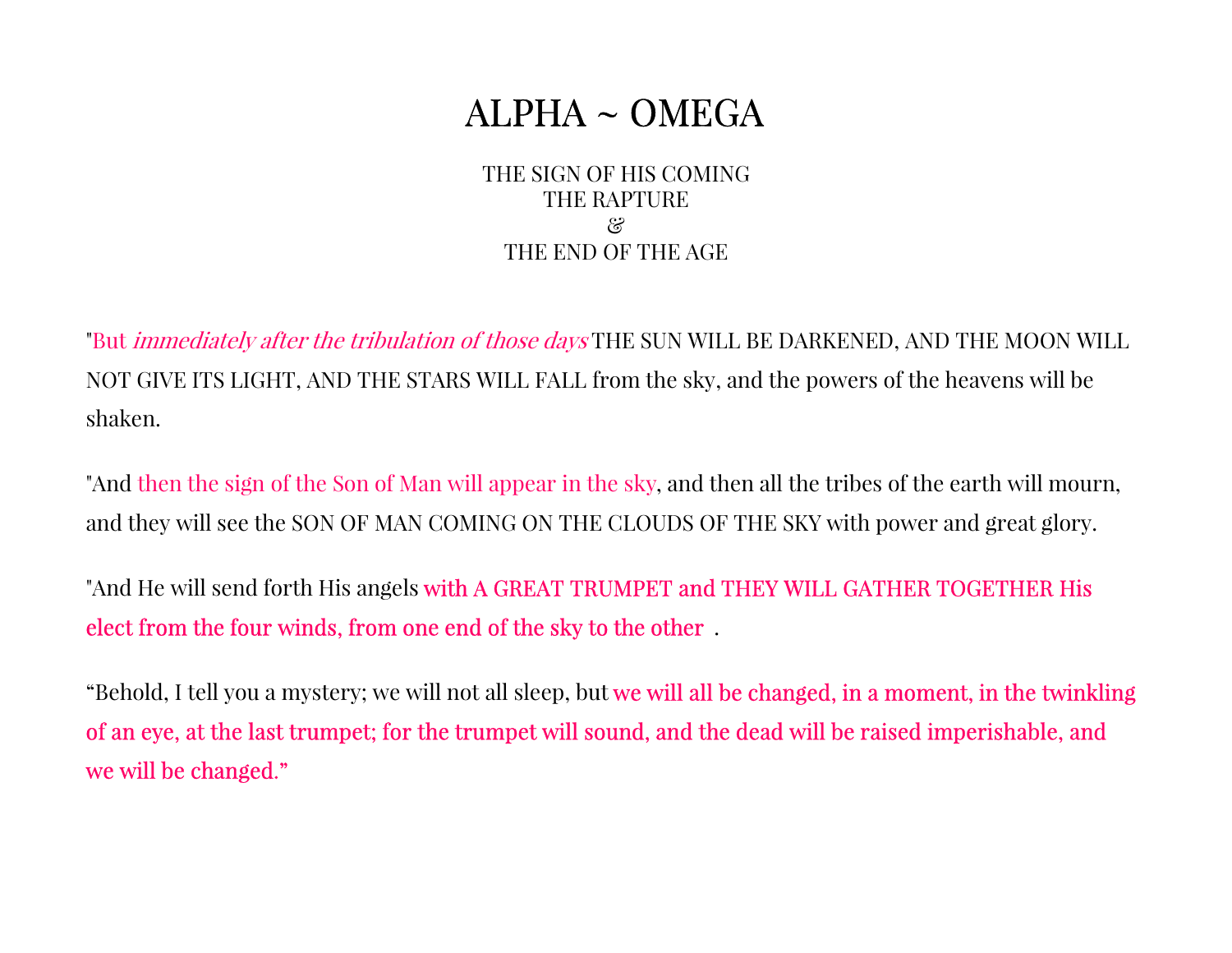THE SIGN OF HIS COMING AND THE RAPUTRE

"Behold, I tell you a mystery; we will not all sleep, but we will all be changed, in a moment, in the twinkling of an eye, at the last trumpet; for the trumpet will sound, and the dead will be raised imperishable, and we will be changed."

"After these things I looked, and behold, a great multitude which no one could count, from every nation and *all* tribes and peoples and tongues, standing before the throne and before the Lamb, clothed in white robes, and palm branches were in their hands; and they cry out with a loud voice, saying,

"Salvation to our God who sits on the throne, and to the Lamb." And all the angels were standing around the throne and *around* the elders and the four living creatures; and they fell on their faces before the throne and worshiped God, saying, "Amen, blessing and glory and wisdom and thanksgiving and honor and power and might, be to our God forever and ever. Amen."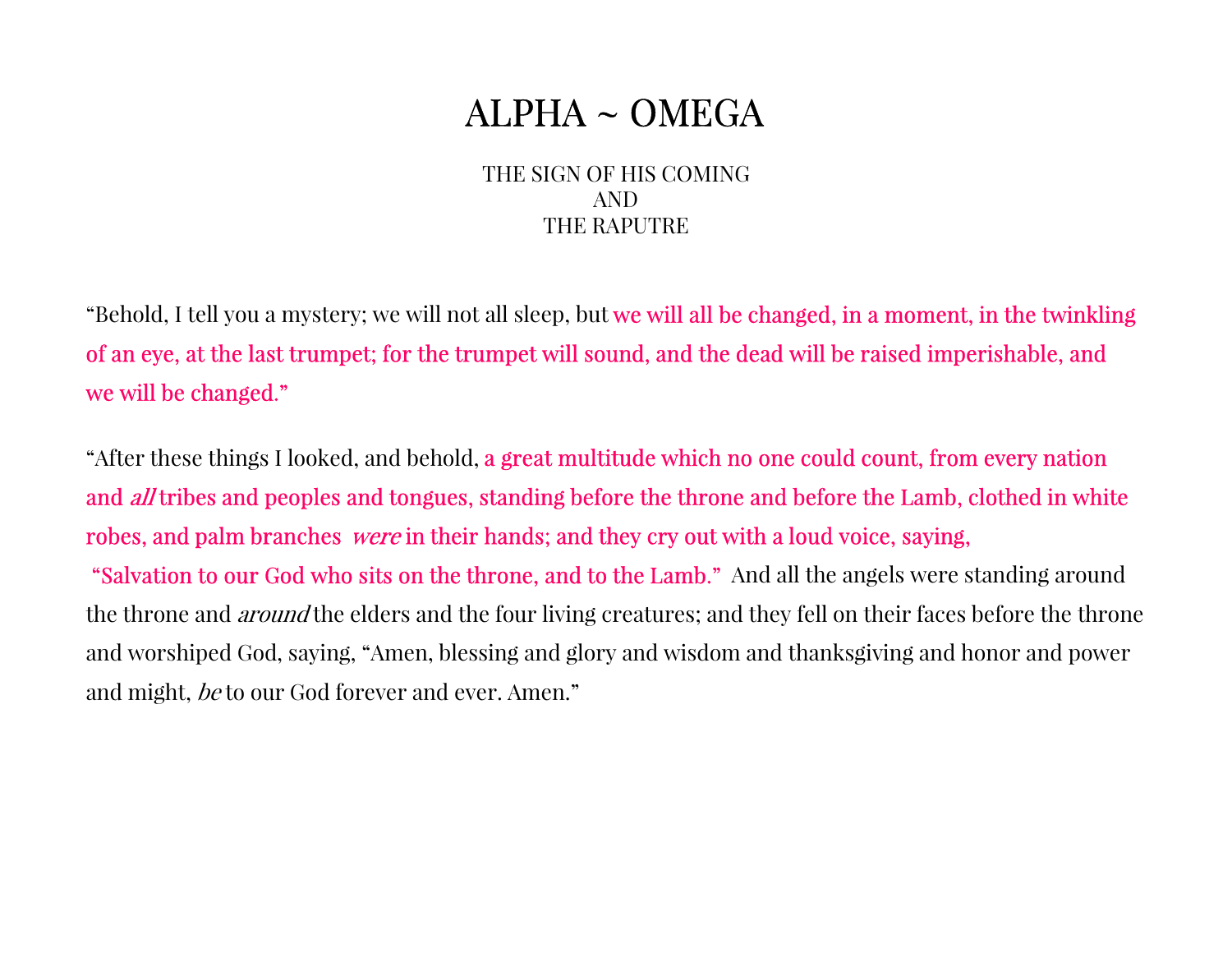THE END OF THE AGE

#### THE LORD WILL SLAY THE LAWLESS ONE WITH THE BREATHE OF HIS MOUTH

"Then that lawless one will be revealed whom the Lord will slay with the breath of His mouth and bring to an end by the appearance of His coming; *that is*, the one whose coming is in accord with the activity of Satan, with all power and signs and false wonders, and with all the deception of wickedness for those who perish, because they did not receive the love of the truth so as to be saved.

"For this reason God will send upon them a deluding influence so that they will believe what is false, in order that they all may be judged who did not believe the truth, but took pleasure in wickedness."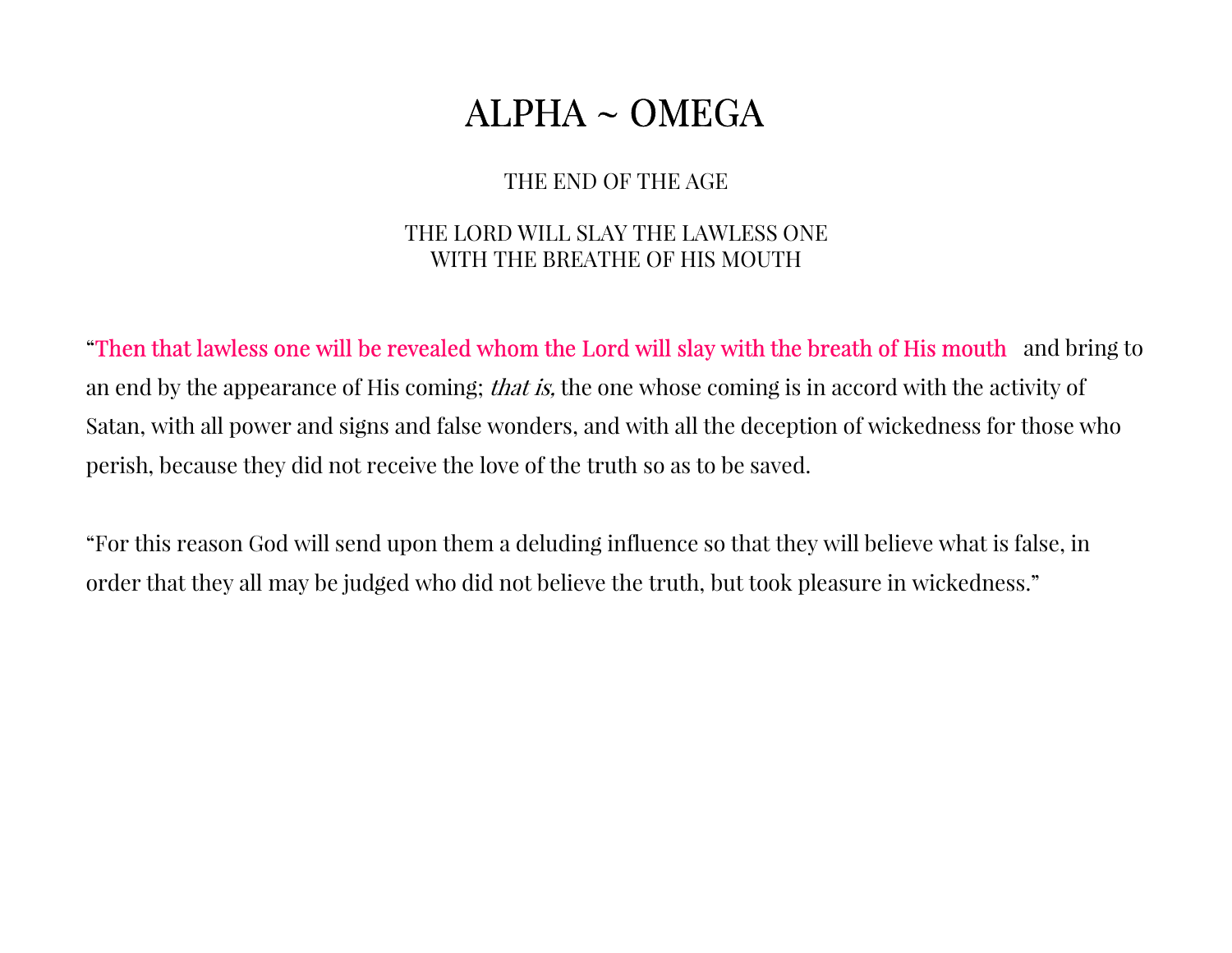#### A NEW HEAVEN AND A NEW EARTH

Then I saw a new heaven and a new earth; for the first heaven and the first earth passed away, and there is no longer any sea. And I saw the holy city, new Jerusalem, coming down out of heaven from God, made ready as a bride adorned for her husband. And I heard a loud voice from the throne, saying, "Behold, the tabernacle of God is among men, and He will dwell among them, and they shall be His people, and God Himself will be among them, and He will wipe away every tear from their eyes; and there will no longer be any death; there will no longer be any mourning, or crying, or pain; the first things have passed away."

> I am the Alpha and the Omega The Beginning and the End

And He who sits on the throne said, "Behold, I am making all things new." And He said, "Write, for these words are faithful and true." Then He said to me, "It is done. I am the Alpha and the Omega, the beginning and the end. I will give to the one who thirsts from the spring of the water of life without cost.  $\vec{\tau}$  He who overcomes will inherit these things, and I will be his God and he will be My son. "But for the cowardly and unbelieving and abominable and murderers and immoral persons and sorcerers and idolaters and all liars, their part *will be* in the lake that burns with fire and brimstone, which is the second death." Revelation 21